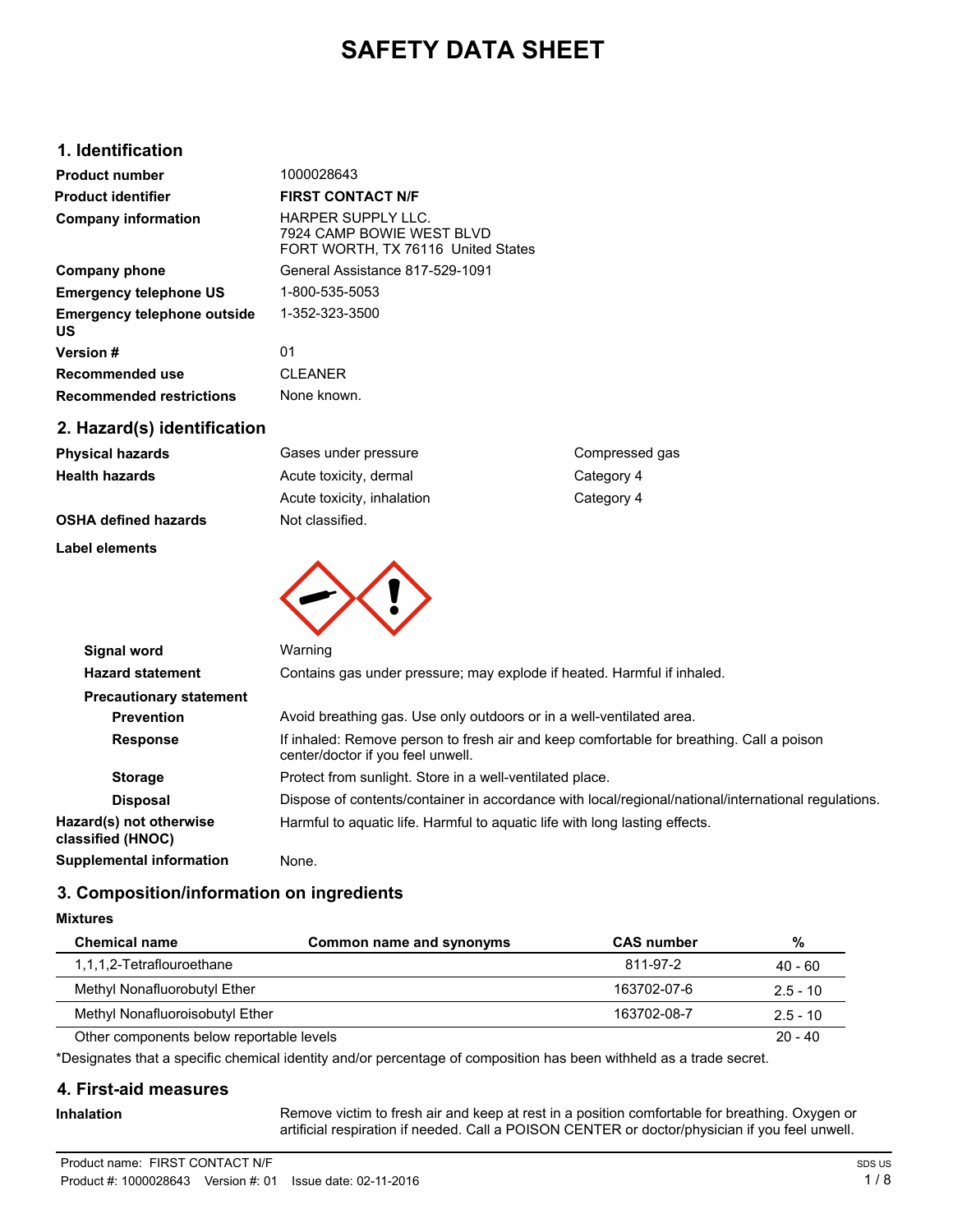| <b>Skin contact</b>                                                          | No adverse effects due to skin contact are expected.                                                                                                                                                                                                                                                                                                                                             |
|------------------------------------------------------------------------------|--------------------------------------------------------------------------------------------------------------------------------------------------------------------------------------------------------------------------------------------------------------------------------------------------------------------------------------------------------------------------------------------------|
| Eye contact                                                                  | No specific first aid measures noted.                                                                                                                                                                                                                                                                                                                                                            |
| Ingestion                                                                    | Not likely, due to the form of the product.                                                                                                                                                                                                                                                                                                                                                      |
| <b>Most important</b><br>symptoms/effects, acute and<br>delayed              | Direct contact with eyes may cause temporary irritation.                                                                                                                                                                                                                                                                                                                                         |
| Indication of immediate<br>medical attention and special<br>treatment needed | Provide general supportive measures and treat symptomatically. Keep victim warm. Keep victim<br>under observation. Symptoms may be delayed.                                                                                                                                                                                                                                                      |
| <b>General information</b>                                                   | Ensure that medical personnel are aware of the material(s) involved, and take precautions to<br>protect themselves.                                                                                                                                                                                                                                                                              |
| 5. Fire-fighting measures                                                    |                                                                                                                                                                                                                                                                                                                                                                                                  |
| Suitable extinguishing media                                                 | Water fog. Foam. Dry chemical powder. Carbon dioxide (CO2).                                                                                                                                                                                                                                                                                                                                      |
| Unsuitable extinguishing<br>media                                            | None known.                                                                                                                                                                                                                                                                                                                                                                                      |
| Specific hazards arising from<br>the chemical                                | During fire, gases hazardous to health may be formed.                                                                                                                                                                                                                                                                                                                                            |
| Special protective equipment<br>and precautions for firefighters             | Self-contained breathing apparatus and full protective clothing must be worn in case of fire.                                                                                                                                                                                                                                                                                                    |
| <b>Fire fighting</b><br>equipment/instructions                               | In case of fire: Stop leak if safe to do so. Do not move cargo or vehicle if cargo has been exposed<br>to heat. Move containers from fire area if you can do so without risk. Containers should be cooled<br>with water to prevent vapor pressure build up. For massive fire in cargo area, use unmanned hose<br>holder or monitor nozzles, if possible. If not, withdraw and let fire burn out. |
| <b>Specific methods</b>                                                      | Cool containers exposed to flames with water until well after the fire is out.                                                                                                                                                                                                                                                                                                                   |

**General fire hazards** Contents under pressure. Pressurized container may explode when exposed to heat or flame.

## **6. Accidental release measures**

| <b>Personal precautions,</b><br>protective equipment and<br>emergency procedures | Keep unnecessary personnel away. Keep people away from and upwind of spill/leak. Keep out of<br>low areas. Many gases are heavier than air and will spread along ground and collect in low or<br>confined areas (sewers, basements, tanks). Wear appropriate protective equipment and clothing<br>during clean-up. Avoid breathing gas. Emergency personnel need self-contained breathing<br>equipment. Do not touch damaged containers or spilled material unless wearing appropriate<br>protective clothing. Ventilate closed spaces before entering them. Local authorities should be<br>advised if significant spillages cannot be contained. For personal protection, see section 8 of the<br>SDS. |
|----------------------------------------------------------------------------------|---------------------------------------------------------------------------------------------------------------------------------------------------------------------------------------------------------------------------------------------------------------------------------------------------------------------------------------------------------------------------------------------------------------------------------------------------------------------------------------------------------------------------------------------------------------------------------------------------------------------------------------------------------------------------------------------------------|
| Methods and materials for<br>containment and cleaning up                         | Refer to attached safety data sheets and/or instructions for use. Stop leak if you can do so without<br>risk. Move the cylinder to a safe and open area if the leak is irreparable. Isolate area until gas has<br>dispersed. Eliminate all ignition sources (no smoking, flares, sparks, or flames in immediate area).<br>Keep combustibles (wood, paper, oil, etc.) away from spilled material. Prevent product from<br>entering drains. For waste disposal, see section 13 of the SDS.                                                                                                                                                                                                                |
| <b>Environmental precautions</b>                                                 | Avoid release to the environment. Inform appropriate managerial or supervisory personnel of all<br>environmental releases. Prevent further leakage or spillage if safe to do so. Avoid discharge into<br>drains, water courses or onto the ground.                                                                                                                                                                                                                                                                                                                                                                                                                                                      |

# **7. Handling and storage**

**Precautions for safe handling**

Keep away from heat/sparks/open flames/hot surfaces. - No smoking. Pressurized container: Do not pierce or burn, even after use. Do not use if spray button is missing or defective. Do not spray on a naked flame or any other incandescent material. Do not smoke while using or until sprayed surface is thoroughly dry. Do not cut, weld, solder, drill, grind, or expose containers to heat, flame, sparks, or other sources of ignition. Ground and bond containers when transferring material. Close valve after each use and when empty. Protect cylinders from physical damage; do not drag, roll, slide, or drop. When moving cylinders, even for short distances, use a cart (trolley, hand truck, etc.) designed to transport cylinders. Suck back of water into the container must be prevented. Do not allow backfeed into the container. Purge air from system before introducing gas. Use only properly specified equipment which is suitable for this product, its supply pressure and temperature. Contact your gas supplier if in doubt. Do not re-use empty containers. Avoid breathing gas. Avoid prolonged exposure. Use only outdoors or in a well-ventilated area. Wear appropriate personal protective equipment. Avoid release to the environment. Observe good industrial hygiene practices.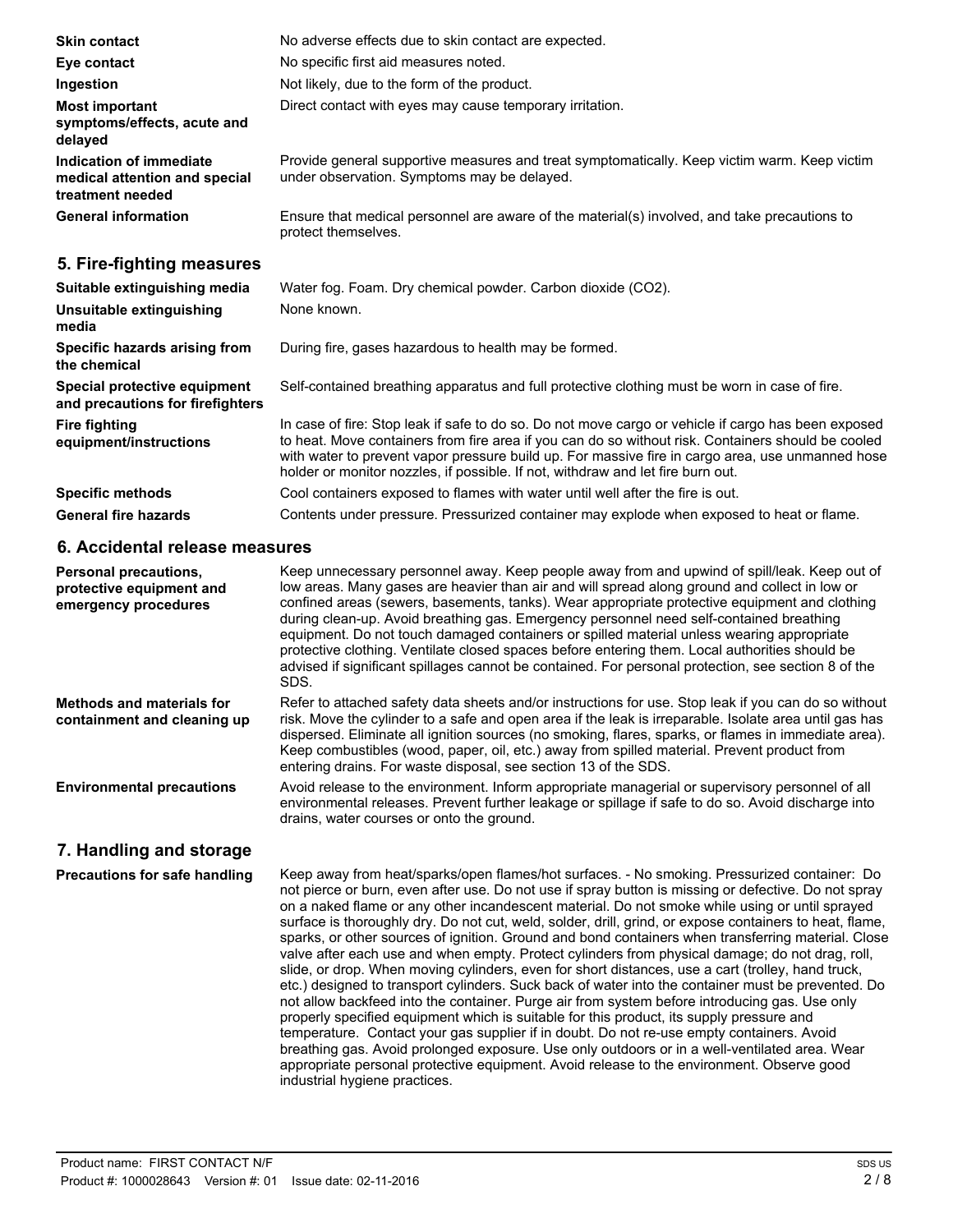Level 1 Aerosol.

Contents under pressure. Do not expose to heat or store at temperatures above 120°F/49°C as can may burst. Do not puncture, incinerate or crush. Do not handle or store near an open flame, heat or other sources of ignition. Cylinders should be stored upright, with valve protection cap in place, and firmly secured to prevent falling or being knocked over. Stored containers should be periodically checked for general condition and leakage. Store in a well-ventilated place. Store away from incompatible materials (see Section 10 of the SDS).

## **8. Exposure controls/personal protection**

#### **Occupational exposure limits**

**US. Workplace Environmental Exposure Level (WEEL) Guides**

| <b>Components</b>                                    | Type                                                                                                                                                                                                                                                                                                                                                                                                   | Value                                                                                                                                                                                   |
|------------------------------------------------------|--------------------------------------------------------------------------------------------------------------------------------------------------------------------------------------------------------------------------------------------------------------------------------------------------------------------------------------------------------------------------------------------------------|-----------------------------------------------------------------------------------------------------------------------------------------------------------------------------------------|
| 1,1,1,2-Tetraflouroethane<br>(CAS 811-97-2)          | <b>TWA</b>                                                                                                                                                                                                                                                                                                                                                                                             | 4240 mg/m3                                                                                                                                                                              |
|                                                      |                                                                                                                                                                                                                                                                                                                                                                                                        | 1000 ppm                                                                                                                                                                                |
| Methyl Nonafluorobutyl<br>Ether (CAS 163702-07-6)    | TWA                                                                                                                                                                                                                                                                                                                                                                                                    | 750 ppm                                                                                                                                                                                 |
| Methyl Nonafluoroisobutyl<br>Ether (CAS 163702-08-7) | TWA                                                                                                                                                                                                                                                                                                                                                                                                    | 750 ppm                                                                                                                                                                                 |
| <b>Biological limit values</b>                       | No biological exposure limits noted for the ingredient(s).                                                                                                                                                                                                                                                                                                                                             |                                                                                                                                                                                         |
| Appropriate engineering<br>controls                  | Good general ventilation (typically 10 air changes per hour) should be used. Ventilation rates<br>should be matched to conditions. If applicable, use process enclosures, local exhaust ventilation,<br>or other engineering controls to maintain airborne levels below recommended exposure limits. If<br>exposure limits have not been established, maintain airborne levels to an acceptable level. |                                                                                                                                                                                         |
|                                                      | Individual protection measures, such as personal protective equipment                                                                                                                                                                                                                                                                                                                                  |                                                                                                                                                                                         |
| <b>Eye/face protection</b>                           | If contact is likely, safety glasses with side shields are recommended.                                                                                                                                                                                                                                                                                                                                |                                                                                                                                                                                         |
| <b>Skin protection</b>                               |                                                                                                                                                                                                                                                                                                                                                                                                        |                                                                                                                                                                                         |
| <b>Hand protection</b>                               | Wear appropriate chemical resistant gloves. Suitable gloves can be recommended by the glove<br>supplier.                                                                                                                                                                                                                                                                                               |                                                                                                                                                                                         |
| <b>Other</b>                                         | Wear suitable protective clothing.                                                                                                                                                                                                                                                                                                                                                                     |                                                                                                                                                                                         |
| <b>Respiratory protection</b>                        | air-supplied respirator.                                                                                                                                                                                                                                                                                                                                                                               | If permissible levels are exceeded use NIOSH mechanical filter / organic vapor cartridge or an                                                                                          |
| <b>Thermal hazards</b>                               | Wear appropriate thermal protective clothing, when necessary.                                                                                                                                                                                                                                                                                                                                          |                                                                                                                                                                                         |
| <b>General hygiene</b><br>considerations             | clothing and protective equipment to remove contaminants.                                                                                                                                                                                                                                                                                                                                              | When using do not smoke. Always observe good personal hygiene measures, such as washing<br>after handling the material and before eating, drinking, and/or smoking. Routinely wash work |

## **9. Physical and chemical properties**

| Appearance                                   |                          |  |
|----------------------------------------------|--------------------------|--|
| <b>Physical state</b>                        | Gas.                     |  |
| Form                                         | Aerosol. Compressed gas. |  |
| Color                                        | Not available            |  |
| Odor                                         | Not available.           |  |
| <b>Odor threshold</b>                        | Not available.           |  |
| рH                                           | Not available.           |  |
| Melting point/freezing point                 | Not available.           |  |
| Initial boiling point and boiling<br>range   | Not available.           |  |
| <b>Flash point</b>                           | None.                    |  |
| <b>Evaporation rate</b>                      | Not available.           |  |
| Flammability (solid, gas)                    | Not available.           |  |
| Upper/lower flammability or explosive limits |                          |  |
| Flammability limit - lower<br>(%)            | 6.7 % estimated          |  |
| <b>Flammability limit - upper</b><br>$(\%)$  | 13.7 % estimated         |  |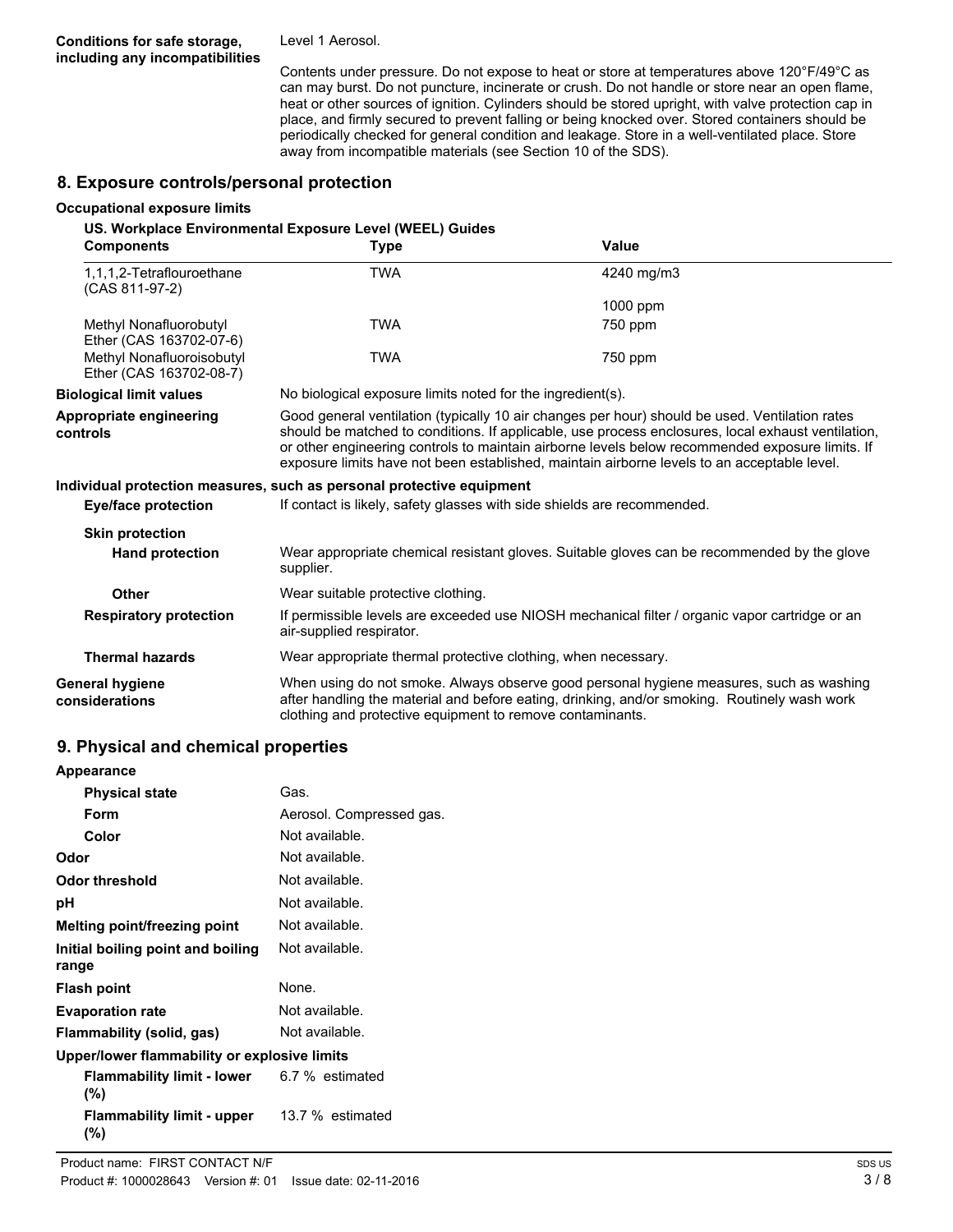| Explosive limit - lower (%)                       | Not available.              |
|---------------------------------------------------|-----------------------------|
| Explosive limit - upper (%)                       | Not available.              |
| Vapor pressure                                    | Not available.              |
| Vapor density                                     | Not available.              |
| <b>Relative density</b>                           | Not available.              |
| Solubility(ies)                                   |                             |
| Solubility (water)                                | Not available.              |
| <b>Partition coefficient</b><br>(n-octanol/water) | Not available.              |
|                                                   |                             |
| <b>Auto-ignition temperature</b>                  | 744.8 °F (396 °C) estimated |
| <b>Decomposition temperature</b>                  | Not available.              |
| Viscosity                                         | Not available.              |
| <b>Other information</b>                          |                             |
| <b>Explosive properties</b>                       | Not explosive.              |
| <b>Oxidizing properties</b>                       | Not oxidizing.              |
| <b>Specific gravity</b>                           | 0.364 estimated             |
|                                                   |                             |

# **10. Stability and reactivity**

| <b>Reactivity</b>                            | The product is stable and non-reactive under normal conditions of use, storage and transport. |
|----------------------------------------------|-----------------------------------------------------------------------------------------------|
| <b>Chemical stability</b>                    | Material is stable under normal conditions.                                                   |
| <b>Possibility of hazardous</b><br>reactions | Hazardous polymerization does not occur.                                                      |
| <b>Conditions to avoid</b>                   | Heat. Contact with incompatible materials.                                                    |
| Incompatible materials                       | Strong oxidizing agents.                                                                      |
| <b>Hazardous decomposition</b><br>products   | No hazardous decomposition products are known.                                                |

# **11. Toxicological information**

## **Information on likely routes of exposure**

| <b>Inhalation</b>                                                                  | Harmful if inhaled.                                                                                                 |
|------------------------------------------------------------------------------------|---------------------------------------------------------------------------------------------------------------------|
| <b>Skin contact</b>                                                                | No adverse effects due to skin contact are expected.                                                                |
| Eye contact                                                                        | Direct contact with eyes may cause temporary irritation.                                                            |
| Ingestion                                                                          | Expected to be a low ingestion hazard.                                                                              |
| Symptoms related to the<br>physical, chemical and<br>toxicological characteristics | Direct contact with eyes may cause temporary irritation.                                                            |
| Information on toxicological effects                                               |                                                                                                                     |
| <b>Acute toxicity</b>                                                              | Harmful if inhaled.                                                                                                 |
| <b>Skin corrosion/irritation</b>                                                   | Not applicable.                                                                                                     |
| Serious eye damage/eye<br>irritation                                               | Direct contact with eyes may cause temporary irritation.                                                            |
| Respiratory or skin sensitization                                                  |                                                                                                                     |
| <b>Respiratory sensitization</b>                                                   | Not a respiratory sensitizer.                                                                                       |
| <b>Skin sensitization</b>                                                          | This product is not expected to cause skin sensitization.                                                           |
| Germ cell mutagenicity                                                             | No data available to indicate product or any components present at greater than 0.1% are<br>mutagenic or genotoxic. |
| Carcinogenicity                                                                    | This product is not considered to be a carcinogen by IARC, ACGIH, NTP, or OSHA.                                     |
| IARC Monographs. Overall Evaluation of Carcinogenicity<br>Not available.           |                                                                                                                     |
|                                                                                    | OSHA Specifically Regulated Substances (29 CFR 1910.1001-1050)                                                      |
| Not listed.<br>Not available.                                                      | US. National Toxicology Program (NTP) Report on Carcinogens                                                         |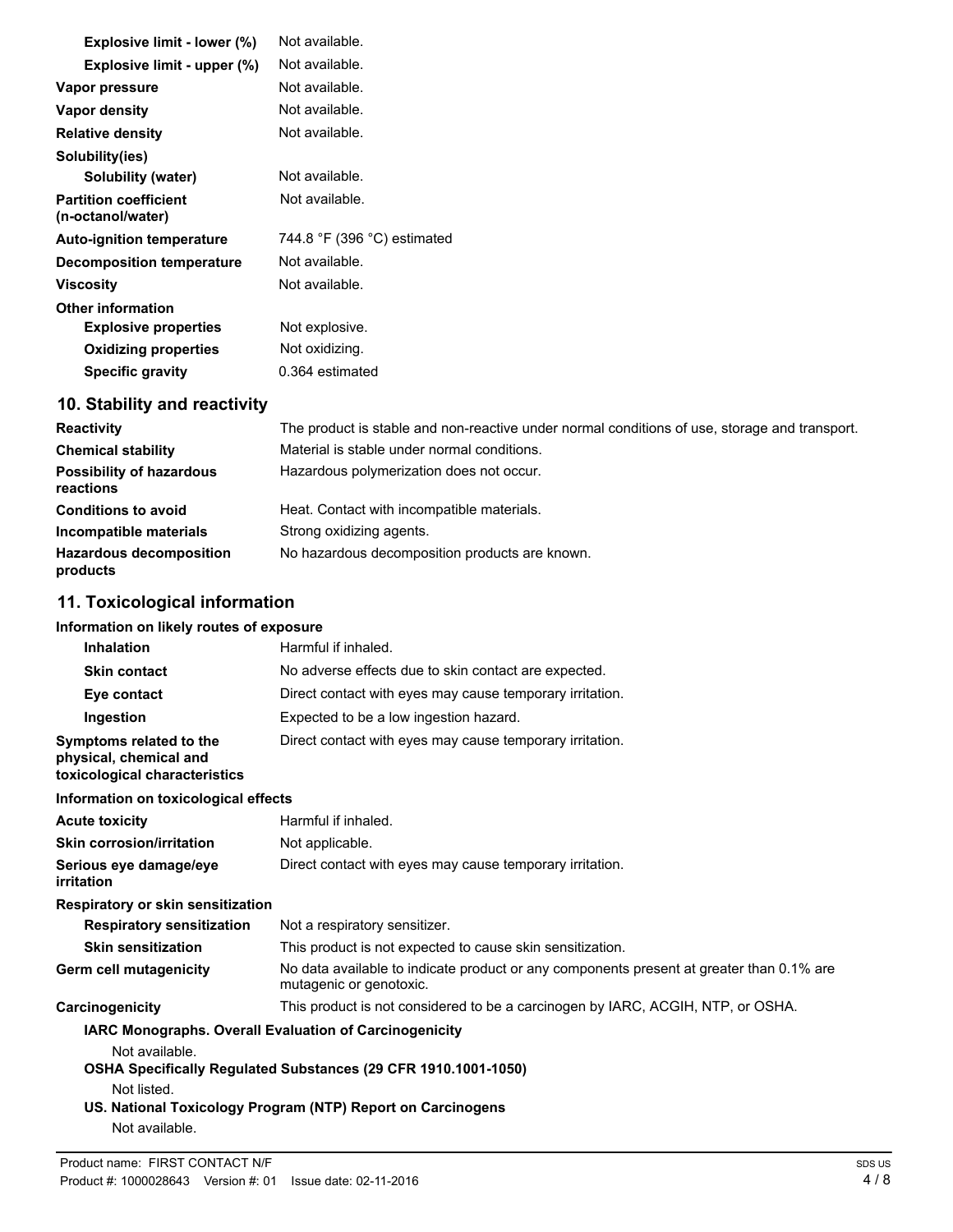| <b>Reproductive toxicity</b>                                                   | This product is not expected to cause reproductive or developmental effects.                                                                                                                                                                                                                                                                                                                                        |
|--------------------------------------------------------------------------------|---------------------------------------------------------------------------------------------------------------------------------------------------------------------------------------------------------------------------------------------------------------------------------------------------------------------------------------------------------------------------------------------------------------------|
| <b>Specific target organ toxicity -</b><br>single exposure                     | Not classified.                                                                                                                                                                                                                                                                                                                                                                                                     |
| <b>Specific target organ toxicity -</b><br>repeated exposure                   | Not classified.                                                                                                                                                                                                                                                                                                                                                                                                     |
| Aspiration hazard                                                              | Not likely, due to the form of the product.                                                                                                                                                                                                                                                                                                                                                                         |
| <b>Chronic effects</b>                                                         | Prolonged inhalation may be harmful.                                                                                                                                                                                                                                                                                                                                                                                |
| 12. Ecological information                                                     |                                                                                                                                                                                                                                                                                                                                                                                                                     |
| Ecotoxicity                                                                    | Harmful to aquatic life with long lasting effects.                                                                                                                                                                                                                                                                                                                                                                  |
| Persistence and degradability                                                  | No data is available on the degradability of this product.                                                                                                                                                                                                                                                                                                                                                          |
| <b>Bioaccumulative potential</b>                                               |                                                                                                                                                                                                                                                                                                                                                                                                                     |
| Partition coefficient n-octanol / water (log Kow)<br>1,1,1,2-Tetraflouroethane | 1.274                                                                                                                                                                                                                                                                                                                                                                                                               |
| <b>Mobility in soil</b>                                                        | No data available.                                                                                                                                                                                                                                                                                                                                                                                                  |
| Other adverse effects                                                          | No other adverse environmental effects (e.g. ozone depletion, photochemical ozone creation<br>potential, endocrine disruption, global warming potential) are expected from this component.                                                                                                                                                                                                                          |
| 13. Disposal considerations                                                    |                                                                                                                                                                                                                                                                                                                                                                                                                     |
| <b>Disposal instructions</b>                                                   | Collect and reclaim or dispose in sealed containers at licensed waste disposal site. Contents<br>under pressure. Do not puncture, incinerate or crush. Do not allow this material to drain into<br>sewers/water supplies. Do not contaminate ponds, waterways or ditches with chemical or used<br>container. Dispose of contents/container in accordance with local/regional/national/international<br>regulations. |
| Local disposal regulations                                                     | Dispose in accordance with all applicable regulations.                                                                                                                                                                                                                                                                                                                                                              |
| Hazardous waste code                                                           | The waste code should be assigned in discussion between the user, the producer and the waste<br>disposal company.                                                                                                                                                                                                                                                                                                   |
| Waste from residues / unused<br>products                                       | Dispose of in accordance with local regulations. Empty containers or liners may retain some<br>product residues. This material and its container must be disposed of in a safe manner (see:<br>Disposal instructions).                                                                                                                                                                                              |
| <b>Contaminated packaging</b>                                                  | Since emptied containers may retain product residue, follow label warnings even after container is<br>emptied. Empty containers should be taken to an approved waste handling site for recycling or<br>disposal. Do not re-use empty containers.                                                                                                                                                                    |
| 14. Transport information                                                      |                                                                                                                                                                                                                                                                                                                                                                                                                     |
| DOT                                                                            |                                                                                                                                                                                                                                                                                                                                                                                                                     |
| <b>UN number</b>                                                               | <b>UN1950</b>                                                                                                                                                                                                                                                                                                                                                                                                       |
| UN proper shipping name                                                        | Aerosols, non-flammable, (each not exceeding 1 L capacity)                                                                                                                                                                                                                                                                                                                                                          |
| <b>Transport hazard class(es)</b>                                              |                                                                                                                                                                                                                                                                                                                                                                                                                     |
| <b>Class</b>                                                                   | 2.2                                                                                                                                                                                                                                                                                                                                                                                                                 |
| <b>Subsidiary risk</b>                                                         | $\overline{\phantom{0}}$                                                                                                                                                                                                                                                                                                                                                                                            |
| Label(s)                                                                       | 2.2                                                                                                                                                                                                                                                                                                                                                                                                                 |
| Packing group                                                                  | Not applicable.                                                                                                                                                                                                                                                                                                                                                                                                     |
|                                                                                | Special precautions for user Read safety instructions, SDS and emergency procedures before handling.                                                                                                                                                                                                                                                                                                                |
| <b>Packaging exceptions</b>                                                    | 306                                                                                                                                                                                                                                                                                                                                                                                                                 |
| Packaging non bulk                                                             | None                                                                                                                                                                                                                                                                                                                                                                                                                |

| <b>Fachaying non buin</b>    | 110116                                                                                               |
|------------------------------|------------------------------------------------------------------------------------------------------|
| Packaging bulk               | None                                                                                                 |
| \TA                          |                                                                                                      |
| UN number                    | UN1950                                                                                               |
| UN proper shipping name      | Aerosols, non-flammable                                                                              |
| Transport hazard class(es)   |                                                                                                      |
| Class                        | 2.2                                                                                                  |
| <b>Subsidiary risk</b>       |                                                                                                      |
| Label(s)                     | 2.2                                                                                                  |
| Packing group                | Not applicable.                                                                                      |
| <b>Environmental hazards</b> | No.                                                                                                  |
| <b>ERG Code</b>              | 2L                                                                                                   |
|                              | Special precautions for user Read safety instructions, SDS and emergency procedures before handling. |
|                              |                                                                                                      |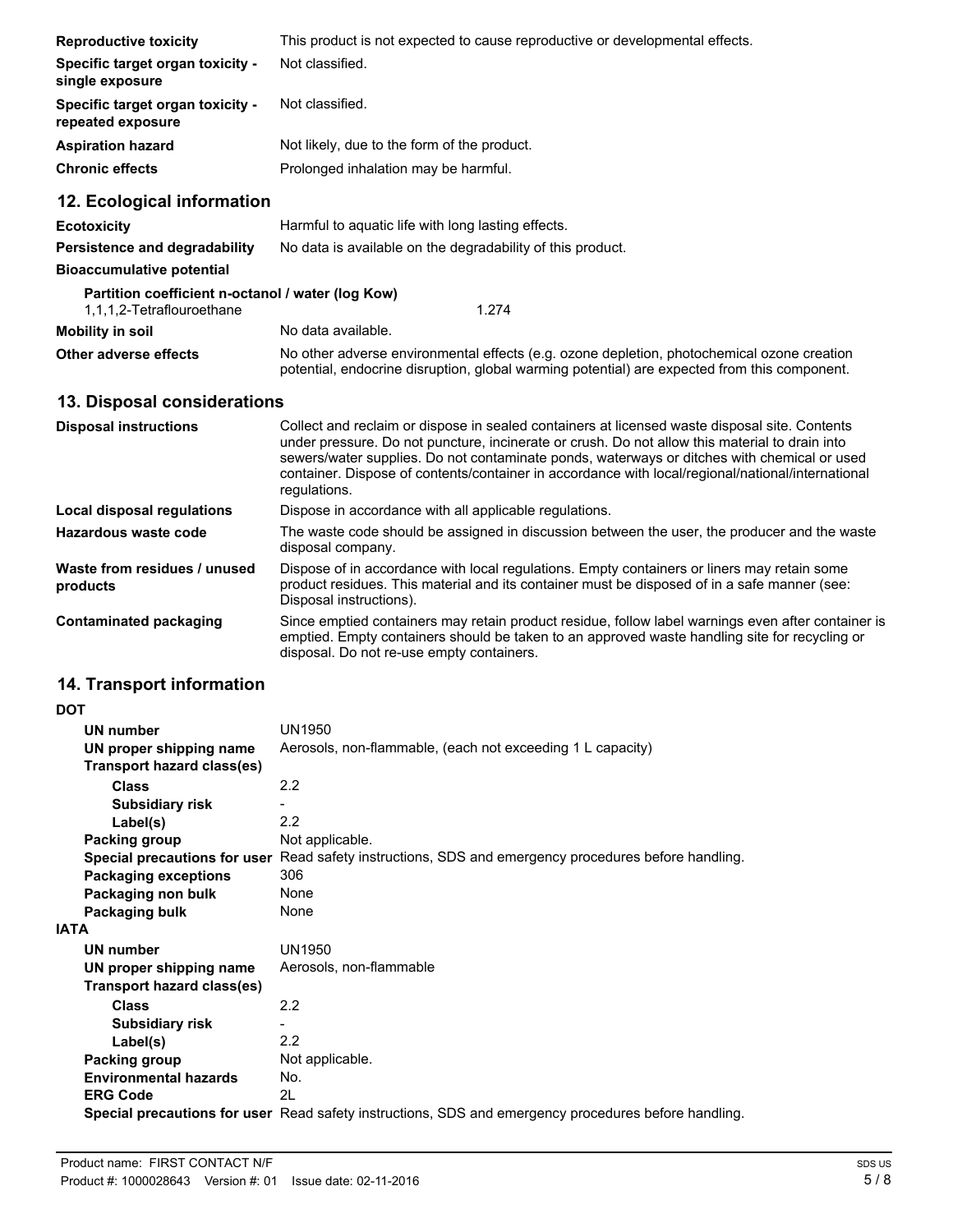| <b>Other information</b>        |                                                                                                      |
|---------------------------------|------------------------------------------------------------------------------------------------------|
| Passenger and cargo<br>aircraft | Allowed with restrictions.                                                                           |
| Cargo aircraft only             | Allowed with restrictions.                                                                           |
| <b>Packaging Exceptions</b>     | LTD QTY                                                                                              |
| <b>IMDG</b>                     |                                                                                                      |
| UN number                       | UN1950                                                                                               |
| UN proper shipping name         | <b>AEROSOLS</b>                                                                                      |
| Transport hazard class(es)      |                                                                                                      |
| <b>Class</b>                    | 2.2                                                                                                  |
| <b>Subsidiary risk</b>          |                                                                                                      |
| Label(s)                        | 2.2                                                                                                  |
| Packing group                   | Not applicable.                                                                                      |
| <b>Environmental hazards</b>    |                                                                                                      |
| <b>Marine pollutant</b>         | No.                                                                                                  |
| <b>EmS</b>                      | Not available.                                                                                       |
|                                 | Special precautions for user Read safety instructions, SDS and emergency procedures before handling. |
| <b>Packaging Exceptions</b>     | LTD QTY                                                                                              |
| Transport in bulk according to  | Not applicable.                                                                                      |
| Annex II of MARPOL 73/78 and    |                                                                                                      |
| the <b>IBC</b> Code             |                                                                                                      |
| <b>DOT</b>                      |                                                                                                      |



**General information**

Avoid transport on vehicles where the load space is not separated from the driver's compartment. Ensure vehicle driver is aware of the potential hazards of the load and knows what to do in the event of an accident or an emergency. Before transporting product containers: Ensure that containers are firmly secured. Ensure cylinder valve is closed and not leaking. Ensure valve outlet cap nut or plug (where provided) is correctly fitted. Ensure valve protection device (where provided) is correctly fitted. Ensure adequate ventilation. Ensure compliance with applicable regulations.

## **15. Regulatory information**

**US federal regulations**

This product is a "Hazardous Chemical" as defined by the OSHA Hazard Communication Standard, 29 CFR 1910.1200.

**TSCA Section 12(b) Export Notification (40 CFR 707, Subpt. D)**

Not regulated.

**CERCLA Hazardous Substance List (40 CFR 302.4)** Not listed.

**SARA 304 Emergency release notification**

Not regulated.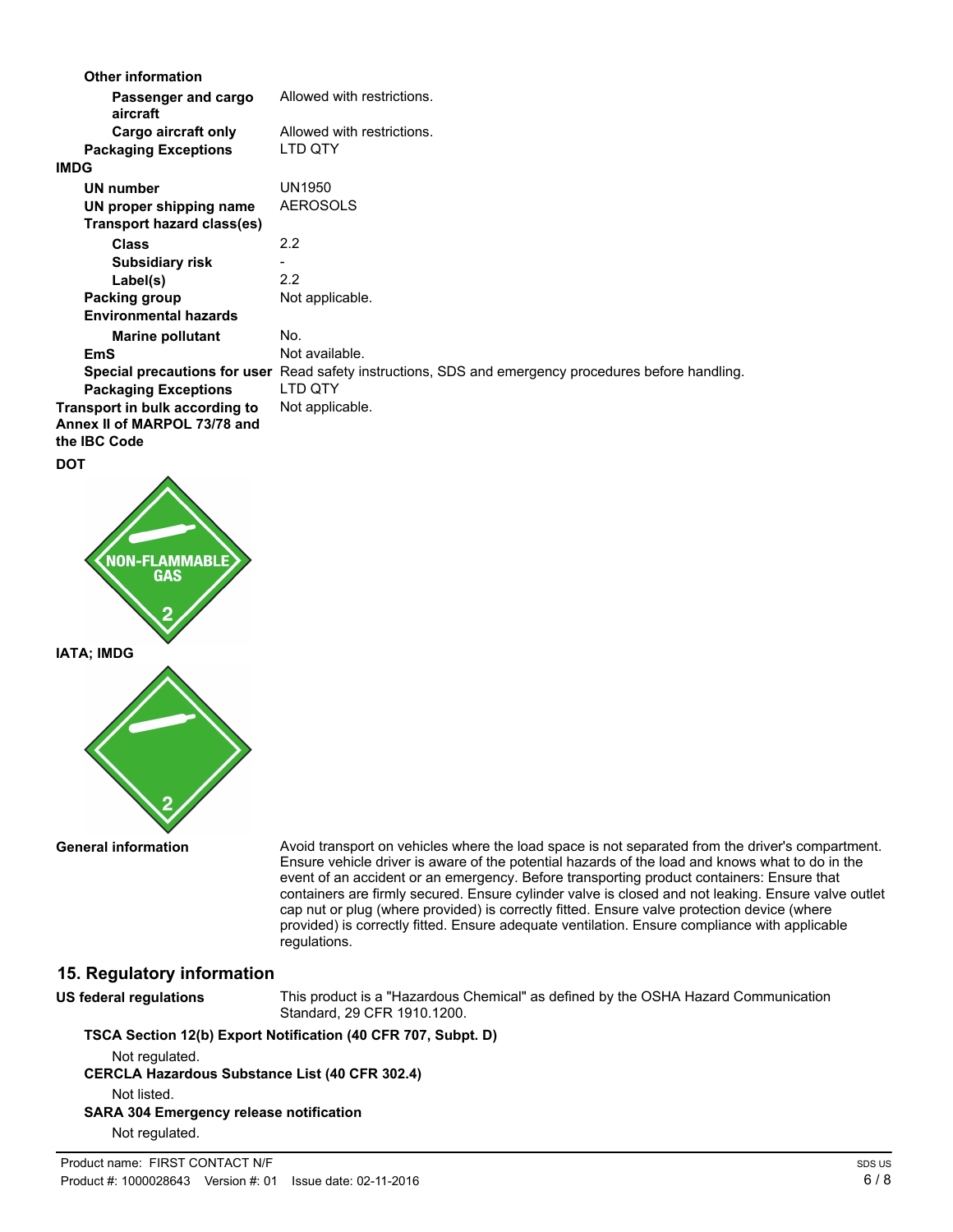### **OSHA Specifically Regulated Substances (29 CFR 1910.1001-1050)** Not listed.

#### **Superfund Amendments and Reauthorization Act of 1986 (SARA)**

#### **Hazard categories**

Immediate Hazard - Yes Delayed Hazard - No Fire Hazard - No Pressure Hazard - Yes Reactivity Hazard - No

#### **SARA 302 Extremely hazardous substance**

Not listed.

**SARA 311/312 Hazardous** No **chemical**

#### **SARA 313 (TRI reporting)** Not regulated.

### **Other federal regulations**

## **Clean Air Act (CAA) Section 112 Hazardous Air Pollutants (HAPs) List**

Not regulated.

### **Clean Air Act (CAA) Section 112(r) Accidental Release Prevention (40 CFR 68.130)**

Not regulated.

**Safe Drinking Water Act** Not regulated.

**(SDWA)**

## **US state regulations**

- **US. California Controlled Substances. CA Department of Justice (California Health and Safety Code Section 11100)** Not listed.
- **US. Massachusetts RTK Substance List**

Not regulated.

- **US. New Jersey Worker and Community Right-to-Know Act**
	- Not listed.
- **US. Pennsylvania Worker and Community Right-to-Know Law**
	- Not listed.
- **US. Rhode Island RTK**

Not regulated.

## **US. California Proposition 65**

California Safe Drinking Water and Toxic Enforcement Act of 1986 (Proposition 65): This material is not known to contain any chemicals currently listed as carcinogens or reproductive toxins.

## **International Inventories**

| Country(s) or region        | <b>Inventory name</b>                                                     | On inventory (yes/no)* |
|-----------------------------|---------------------------------------------------------------------------|------------------------|
| Australia                   | Australian Inventory of Chemical Substances (AICS)                        | Yes                    |
| Canada                      | Domestic Substances List (DSL)                                            | Yes                    |
| Canada                      | Non-Domestic Substances List (NDSL)                                       | <b>No</b>              |
| China                       | Inventory of Existing Chemical Substances in China (IECSC)                | Yes                    |
| Europe                      | European Inventory of Existing Commercial Chemical<br>Substances (EINECS) | No.                    |
| Europe                      | European List of Notified Chemical Substances (ELINCS)                    | No.                    |
| Japan                       | Inventory of Existing and New Chemical Substances (ENCS)                  | Yes                    |
| Korea                       | Existing Chemicals List (ECL)                                             | Yes                    |
| New Zealand                 | New Zealand Inventory                                                     | Yes                    |
| <b>Philippines</b>          | Philippine Inventory of Chemicals and Chemical Substances<br>(PICCS)      | Yes                    |
| United States & Puerto Rico | Toxic Substances Control Act (TSCA) Inventory                             | Yes                    |

\*A "Yes" indicates that all components of this product comply with the inventory requirements administered by the governing country(s) A "No" indicates that one or more components of the product are not listed or exempt from listing on the inventory administered by the governing

## **16. Other information, including date of preparation or last revision**

country(s).

**Issue date** 02-11-2016